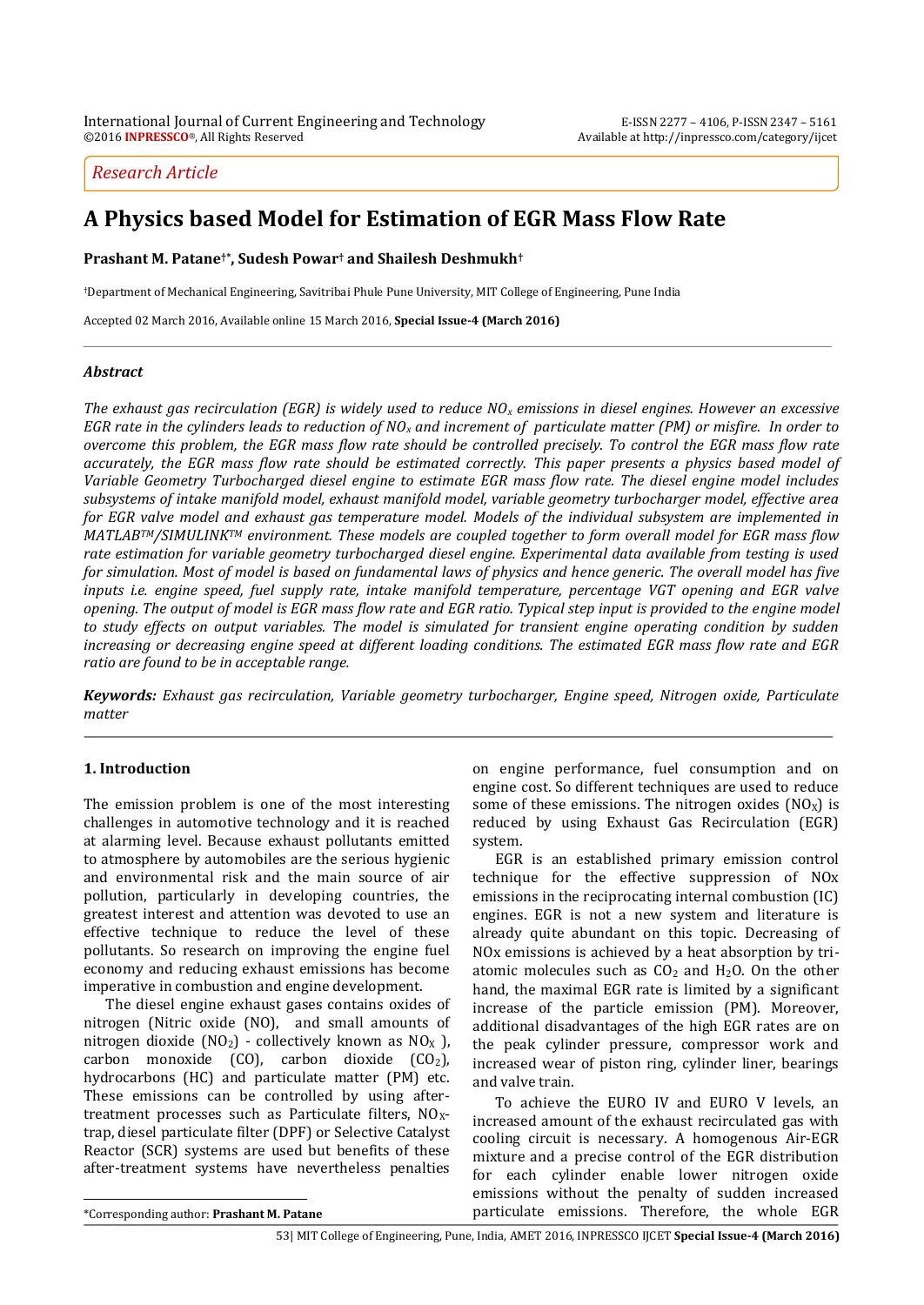control strategy is a question of compromise among EGR rate– engine load – consumption – performance – NOx emissions – PM emissions.

The sensors can be used directly for measuring the mass flow rate of EGR directly but the cost of such sensor is very high i.e. the cost becomes more than the cost of car itself. So it is not possible to mount the sensors for EGR mass flow rate estimation by sensors. So considering the  $NO<sub>X</sub>$  emission regulations and high cost of sensors the a physics based model is developed for accurate estimation of EGR concentrations of the gas that enters the combustion chamber in order to properly control the engine parameters that have EGR dependency, especially those affecting combustion stability.

## **2. Introduction**

The model is developed for four cylinder four stroke water-cooled turbocharged diesel engine with common rail direct injection (CRDI) system. The intention of choosing this engine is because it is having all the latest developments which compatible to EURO IV norms. The engine is fitted with exhaust gas recirculation (EGR) and variable geometry turbocharger (VGT) with charge intercooler. The EGR system is provided with EGR valve, EGR cooler and EGR pipe with continuously variable EGR valve. The valve is controlled through electronic control unit (ECU). The engine is fitted with diesel oxidation catalytic converter meant for reducing exhaust pollution. The schematic of engine setup is shown in Figure [1].



**Figure 1 –** Schematic of a Variable Geometry Turbocharged diesel engine showing major subsystems

The engine specifications are given below in Table 1.

|  |  | Table 1 - Specification of engine under test |  |  |  |  |
|--|--|----------------------------------------------|--|--|--|--|
|--|--|----------------------------------------------|--|--|--|--|

| Maximum engine power      | 70 Ps @ 4000 rpm  |  |
|---------------------------|-------------------|--|
| Maximum torque            | 140 NM @ 1800 rpm |  |
| Total displacement volume | 1390 cc           |  |
| Bore                      | 75 mm             |  |
| Stroke length             | 79 mm             |  |
| Compression ratio         | 18.5:1            |  |
| Firing order              | $1 - 3 - 4 - 2$   |  |

### **3. Development of Non linear Model**

A variable geometry turbocharged, common rail direct injection with EGR and EGR cooler system diesel engine is selected for the present study, which is used for passenger car applications. The schematic of the engine setup is shown in Figure [1] and its specifications are given in the Table-1. For obtaining the complete model, the engine was divided into five major subsystems viz., EGR valve model, variable geometry turbocharger model, intake manifold pressure model, exhaust manifold pressure model and exhaust manifold temperature model. Each subsystem is then modeled individually. A set of differential equations of the subsystems, viz., variable geometry turbocharger, intake manifold and exhaust manifold of the engine represent the dynamics of the engine system as a whole.

## **EGR model**

The EGR valve used on the test engine is EVRV (Electronic Vacuum Regulator Valve ) which is solenoid operated valve. The EGR is connected from the exhaust manifold to intake manifold through EGR cooler. The EGR valve is operated by command from ECU. It is held closed by spring pressure and lifted by vacuum pressure from the Electronic Vacuum Regulator (EVR) allowing exhaust gas to enter the inlet system by its own pressure, replacing some of the oxygen in the inlet manifold. The EGR valve is a duty cycled valve, meaning that it has a variable opening and closing, controlled by the EVR, to provide the required gas flow. The EGR valve lift with respect to actuation pressure which is obtain from engine manufacturer is given in Table-2.

**Table 2 –** EGR valve lift with respect to actuation pressure.

| <b>Actuation pressure</b> | Valve lift       |  |
|---------------------------|------------------|--|
| $300$ mbar                | $0.5 \text{ mm}$ |  |
| 450 mbar                  | 4 mm             |  |

The mass flow through the EGR-valve is modeled as simplification of compressible flow through restriction with variable area Heywood et al. and with assumption that there is no reverseflow when  $P_{em} < P_{im}$ . The motive for thisassumption is to construct a simple model. The model can be extended with reverse flow, but this increases the complexity of the model since a reverse flow model requires mixing of different temperatures and oxygen fractions in the exhaust manifold and a change of the temperature and the gas constant in the EGR mass flow model. However, pressure in exhaust manifold  $(P_{em})$  is larger than pressure in intake manifold  $(P_{im})$  in normal operating points, consequently assumption above will not affect the model behavior in these operating points. Furthermore, reverse flow is not measured and can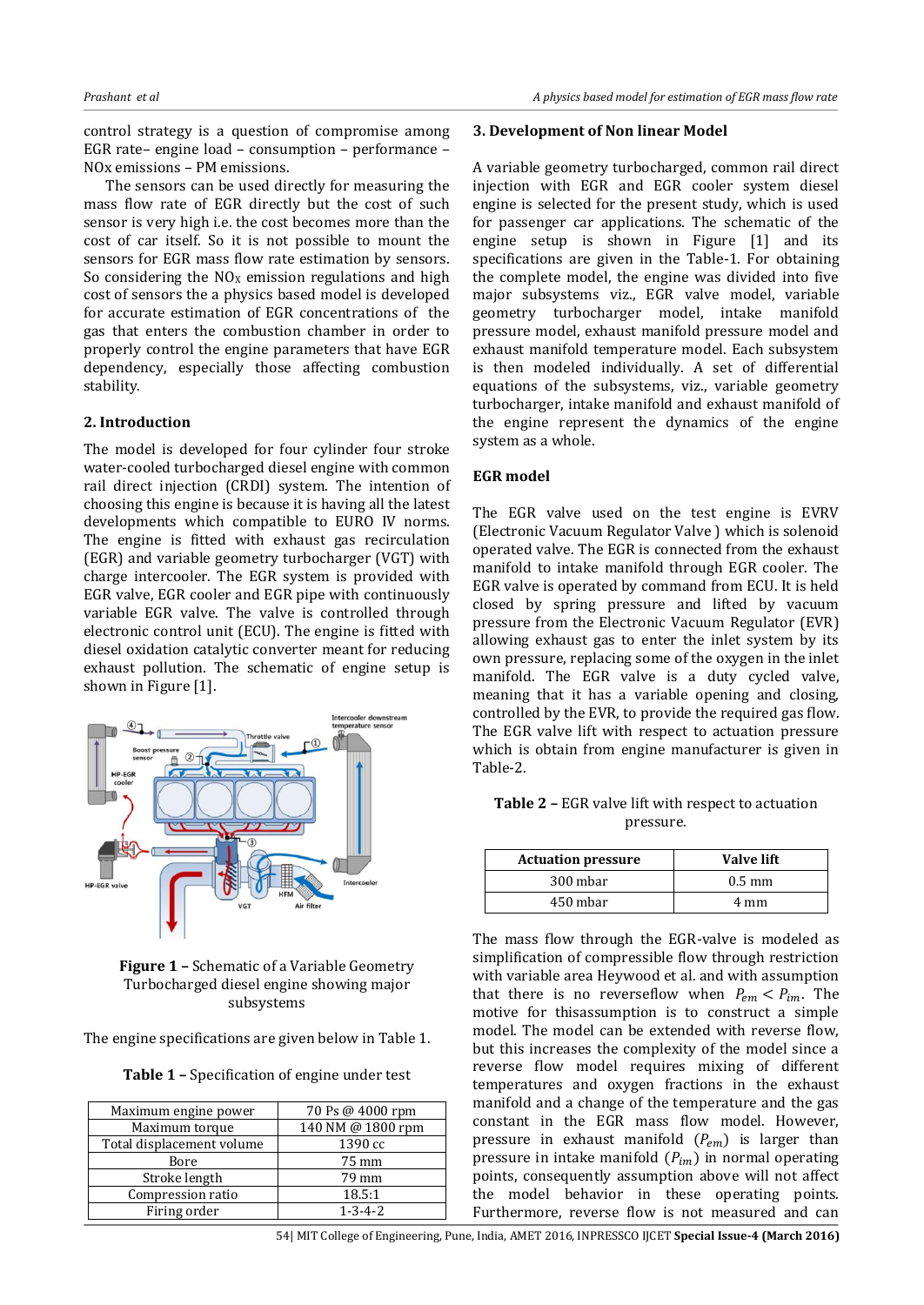therefore not be validated Hyunjun Leeet al. The mass flow through EGR valve is given by,

$$
\dot{m}_{egr} = \begin{cases}\nC_d A_{eff} \frac{P_{em}}{\sqrt{T_{em}R}} \Psi \left(\frac{P_{im}}{P_{em}}\right) & \text{if } P_{im} < P_{em} \\
0 & \text{if } P_{im} = P_{em} \\
C_d A_{eff} \frac{P_{im}}{\sqrt{T_{im}R}} \Psi \left(\frac{P_{em}}{P_{im}}\right) & \text{if } P_{im} > P_{em}\n\end{cases} \tag{1}
$$

The pressure correction factor is given by,

$$
\Psi\left(\frac{P_{im}}{P_{em}}\right)
$$
\n
$$
= \begin{cases}\n\sqrt{\gamma} \left(\frac{2}{\gamma + 1}\right)^{\frac{\gamma + 1}{2(\gamma - 1)}} & \text{if } \frac{P_{im}}{P_{em}} \le \left(\frac{2}{\gamma + 1}\right)^{\frac{\gamma}{\gamma - 1}} \\
\sqrt{\frac{2\gamma}{\gamma - 1} \left(\frac{P_{im}}{P_{em}}\right)^{2/\gamma} - \left(\frac{P_{im}}{P_{em}}\right)^{(\gamma + 1)/\gamma}} & \text{if } \frac{P_{im}}{P_{em}} > \left(\frac{2}{\gamma + 1}\right)^{\frac{\gamma}{\gamma - 1}}\n\end{cases}
$$
\n(2)

Where,

 $C_d$  = Coefficient of discharge = 0.95  $A<sub>eff</sub>$  = Effective area for EGR mass flow rate (m<sup>2</sup>) Pem = Pressure in exhaust manifold (pa) Pim = Pressure in intake manifold (pa)  $T_{em}$  = Temperature in exhaust manifold  $(K)$  $T_{im}$ = Temperature in intake manifold  $(K)$  $R =$  Exhaust gas constant (J/Kg-K) Ψ = Pressure ratio correction factor

#### **EGR valve effective area (Aeff) model**

By geometry of valve the total valve lift is 4mm and is divided into 2 parts i.e. initial 1mm and from 1mm to 4mm. To obtain the effective are for EGR valve during its opening and closing, the EGR valve is taken out and measurements are taken on CMM machine. The front view and sectional cut of EGR valve is given in Figure 2.



**Figure 2 –** Front view and section cut of EGR valve when valve is at rest

## **Equation for effective area of EGR valve opening during initial 1mm of valve lift**

For the valve lift up to 1 mm travel creates effective area of EGR valve like disc. So the effective area of EGR valve opening during initial 1mm of valve lift is given by,

$$
A_{eff} = \pi \left( R_2^2 - \left( R_2 - \frac{0.73 + \delta}{1.73} \right)^2 \right) \tag{3}
$$

## **Equation for effective area of EGR valve opening from 1mm to 4 mm of valve lift:**

The valve lift from 1mm to 4mm travel creates effective area of EGR valve like frustum of cone. So the effective area of EGR valve opening from 1mm to 4 mm valve lift is given by,

$$
A_{eff} = \pi (R_1 + R_2) \sqrt{(R_1 - R_2)^2 + \delta^2}
$$
 (4)

 $R_1$ = 6.5 mm and  $R_2$ = 7.5 mm

The variation of effective opening area of EGR valve  $(A_{eff})$  at different valve positions ( $\delta$ ) is shown in Figure 3. It is seen that as valve opening increases the  $A_{eff}$  increases.



**Figure 3 –** Effective area of EGR valve  $(A_{eff})$  at different valve positions

The EGR mass flow rate model, modeled in SIMULINK is given by,



**Figure 4 –** Simulink model for EGR mass flow rate

## **Variable Geometry Turbocharger (VGT) model**

The standard steady state performance of compressor and turbine maps are available from the manufacturer. The mass flow rate through compressor  $(\dot{m}_c)$ , and efficiency of compressor  $(\eta_c)$ , are curve fitted using pressure ratio across compressor  $(PR_c)$  and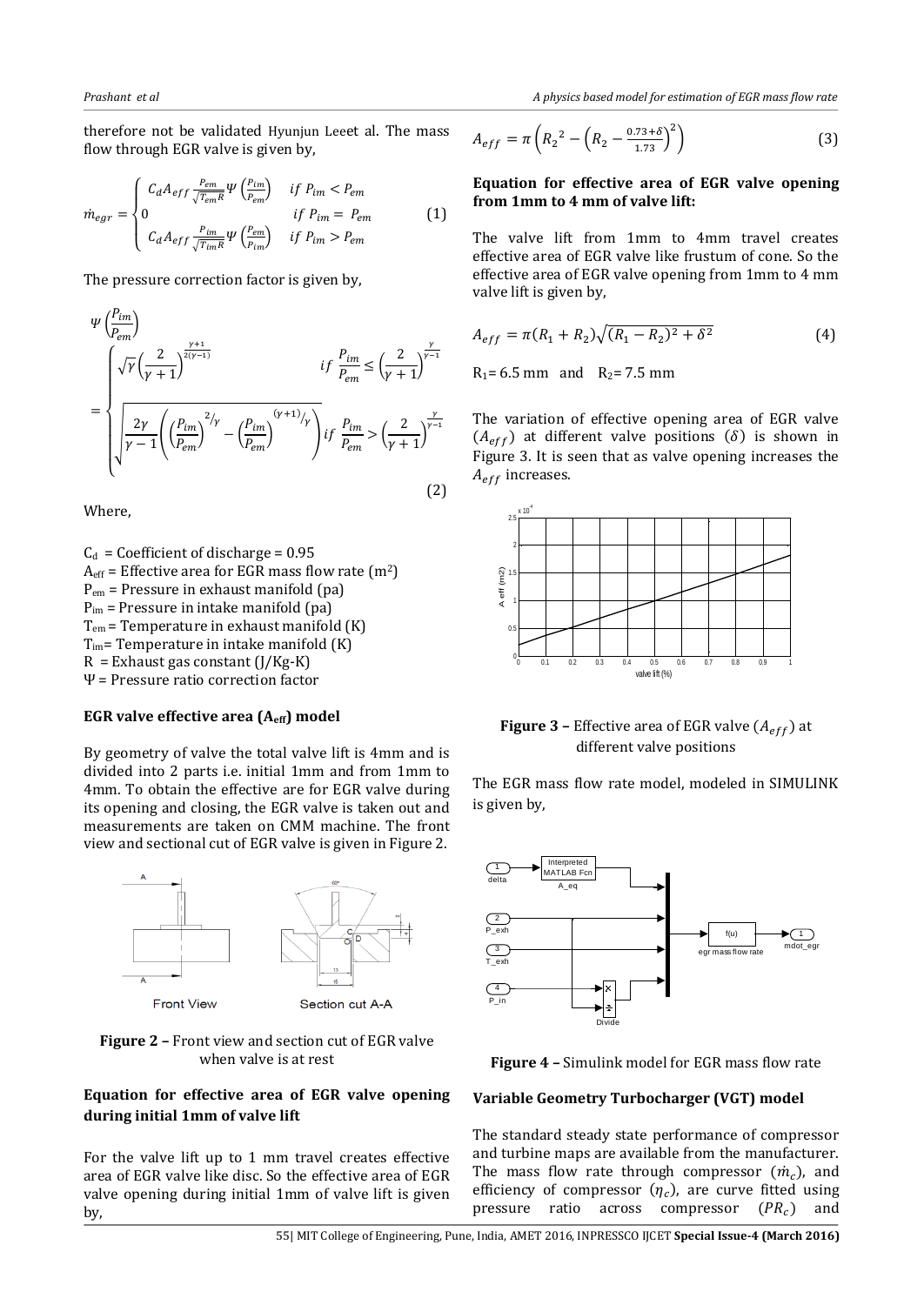turbocharger rotor speed  $(N_{tc})$ . Similarly mass flow rate through turbine  $(\dot{m}_t)$ , and efficiency of turbine  $(\eta_t)$ , are curve fitted using VGT position  $(u_{vat})$ , and pressure ratio across turbine  $(PR_t)$  and turbocharger rotor speed  $(N_{tc})$ . The turbocharger shaft speed is given by Newton's second law of motion Malkhede et al.

$$
J_{tc} \frac{d\omega_{tc}}{dt} = M_t - M_c - M_r
$$
  
=  $M_t - M_c$  (5)  
Where, M<sub>u</sub>, M<sub>c</sub> and M<sub>r</sub> are turbine, compression and  
bearing friction torque (N.m) and moment of inertia of  
turbocharger rotor is denoted by J<sub>tc</sub> in (Kg.m<sup>2</sup>). Bearing

#### **Estimation of compressor torque**

friction torque  $M_r$  is often negligible.

The steady state compressor performance data provided by the manufacturer is used to determine mass flow rate of air  $(\dot{m}_c)$ , and efficiency of the compressor  $(\eta_c)$ . The mass flow of air and efficiency of compressor are fitted as function of pressure ratio across compressor  $(PR_c)$  and turbocharger speed  $(N_{tc})$ . The compressor map is provided by manufacturer with the reference values  $P_{ref}$  = 100000 pa, and  $T_{ref}$  = 298 K. So that these values can be used for determining mass flow rate of air  $(\dot{m}_c)$  and efficiency of compressor  $(\eta_c)$ . Actual mass flow rate is simulated in MATLAB by forming the equations of mass flow rate and efficiency as function of turbo speed and pressure ratio across compressor. So the actual air mass flow rate and efficiency of compressor is obtained from compressor data as,

$$
\dot{m}_c = f_1(PR_c, N_{tc})
$$
  

$$
\eta_c = f_2(PR_c, N_{tc})
$$

Where,

PRc= Pressure ratio across compressor  $N_{\text{tc}}$  = Turbocharger speed (rpm)  $\dot{m}_c$  = Mass flow rate through compressor (Kg/s)  $\eta_c$  = Efficiency of compressor

The function  $f_1$  and  $f_2$  represents compressor mass flow rate and efficiency of compressor. The simulation of mass flow rate through compressor and efficiency of compressor is done in SIMULINK as shown in Figure 5. The compressor torque is given by applying first law of thermodynamics Malkhede et al,

$$
M_c = \frac{m_c c_{pa}}{\omega_{tc}} \left[ \frac{1}{\eta_c} T_a \left( \left( \frac{p_c}{p_a} \right)^{\frac{V-1}{\gamma}} - 1 \right) \right]
$$
 (6)

Where,

 $\dot{m}_c$  = Mass flow rate through compressor (Kg/s)  $\eta_c$  = Efficiency of compressor  $_{Cpa}$  = Specific heat of air (J/Kg.K)  $\omega_{\text{tc}}$  = Angular speed of turbocharger (rad/s)

 $T_{amb}$  = Ambient temperature  $(K)$  $P_c$  = Pressure after compressor (Pa)  $P_{amb}$  = Ambient pressure (Pa)  $\gamma$  = Specific heat ratio of air

The estimated data for compressor mass flow rate and compressor efficiency verses actual compressor mass flow rate and compressor efficiency at different pressure ratio and turbocharger speed are plotted in Figure 5 and Figure 6 respectively.



**Figure 5 –** Actual Vs estimated compressor mass flow rate (kg/s)



**Figure 6 –** Actual Vs estimated compressor efficiency

After comparing actual mass flow rate and efficiency from compressor map verses estimated mass flow rate and compressor efficiency , the overall percentage root mean square error occurred is 1.58% and 1.05% respectively shown in Figure 7 and Figure 8.



**Figure 7 –** Relative error between actual and estimated compressor mass flow rate (kg/s)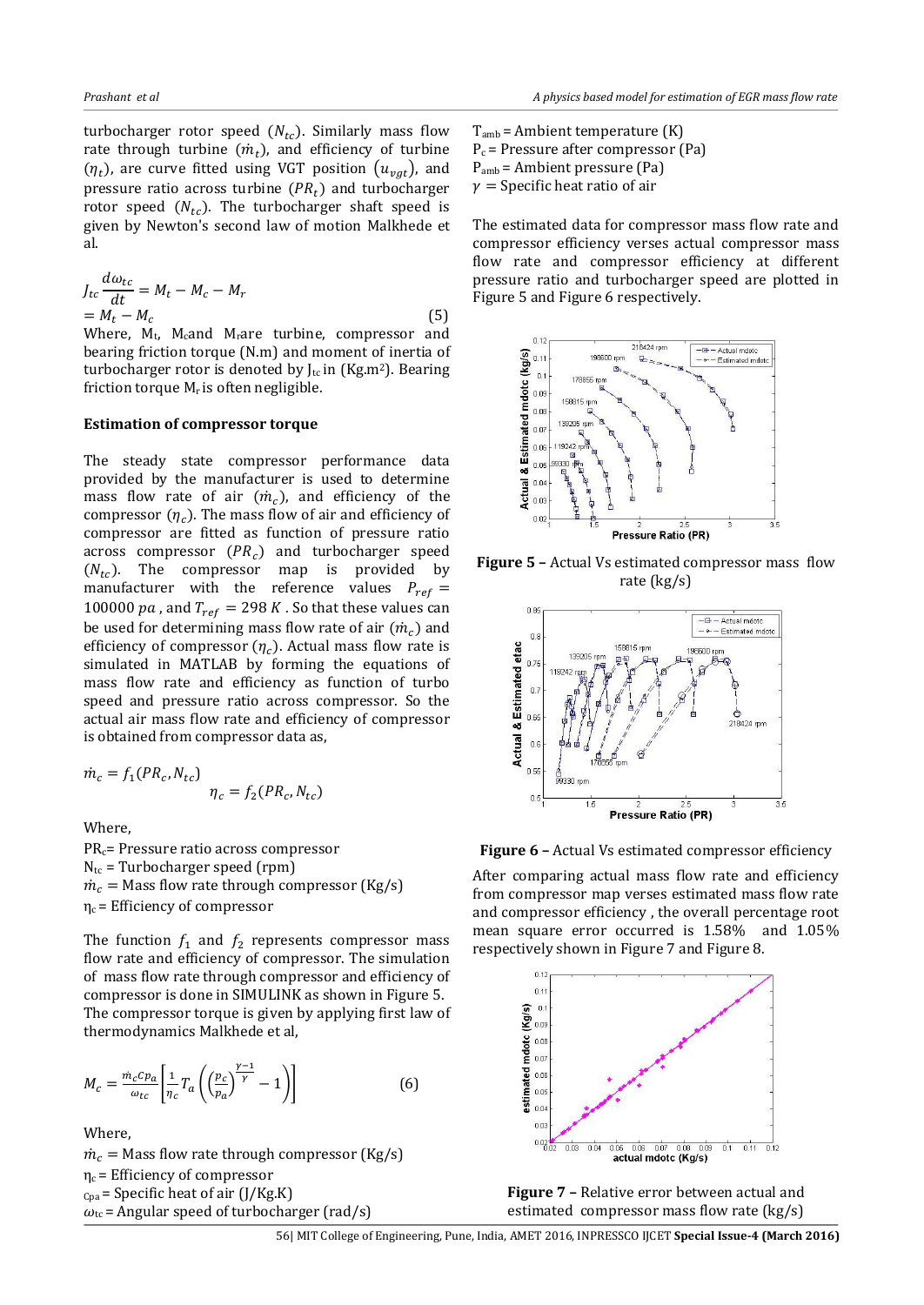

**Figure 8 –** Relative error between actual and estimated compressor efficiency

## **Estimation of turbine torque:**

Similarly to the compressor model, the steady state turbine performance data provided by the manufacturer is used to determine mass flow rate through turbine  $(\dot{m}_t)$ , and efficiency of the turbine  $(\eta_t)$ . The mass flow rate through turbine and efficiency of turbine are fitted as function of pressure ratio across turbine (PR<sub>t</sub>), turbocharger speed ( $N_{tc}$ ) and VGT position  $(u_{vat})$ . The mass flow rate is simulated in MATLAB by forming the equations of mass flow rate and efficiency as function of pressure ratio across turbine, turbo speed and VGT position. So the actual air mass flow rate is obtained from turbine data as,

 $\dot{m}_t = f_3(PR_t)$  $\eta_t = f_4(PR_t)$ Where,  $\dot{m}_t$  = Mass flow rate through turbine (Kg/s)  $PR_t$  = Pressure ratio across turbine  $N_{tc}$  = Turbocharger speed (rpm)  $u_{vgt}$  = VGT position  $\eta_t$  = Efficiency of turbine

The function  $f_3$  and  $f_4$  is represents turbine mass flow rate and efficiency of turbine respectively. The turbine torque is given by applying first law of thermodynamics Malkhede *et al.*

$$
M_t = \frac{\eta_t \dot{m}_t c p_{exh} T_{exh}}{\omega_{tc}} \left[ 1 - \left( \frac{p_{exh}}{p_a} \right)^{\frac{1 - n_{exh}}{n_{exh}}} \right] \tag{7}
$$

Where,

 $\dot{m}_t$  = Mass flow rate through turbine (Kg/s)  $\eta_t$  = Efficiency of turbine

 $C_{\text{Dex}}$ = Specific heat of exhaust gas (J/Kg.K)  $W_{tc}$  = Angular speed of turbocharger (rad/s)  $T_{exh}$  = Exhaust temperature  $(K)$ Pexh= Exhaust pressure (Pa)  $n_{exh}$  = Specific heat ratio of exhaust gas

The estimated data for turbine mass flow rate and turbine efficiency verses actual turbine mass flow rate and turbine efficiency at different pressure ratio, turbocharger speed and VGT positions are plotted in Figure 9 and Figure 10 respectively.



**Figure 09–** Actual Vs estimated turbine mass flow rate (kg/s).



**Figure 10 –** Actual Vs estimated turbine efficiency

After comparing actual mass flow rate and efficiency from turbine map verses estimated mass flow rate and efficiency of turbine, the overall percentage root mean square error occurred is 0.19% and 0.4% respectively shown in Figure 11 and Figure 12.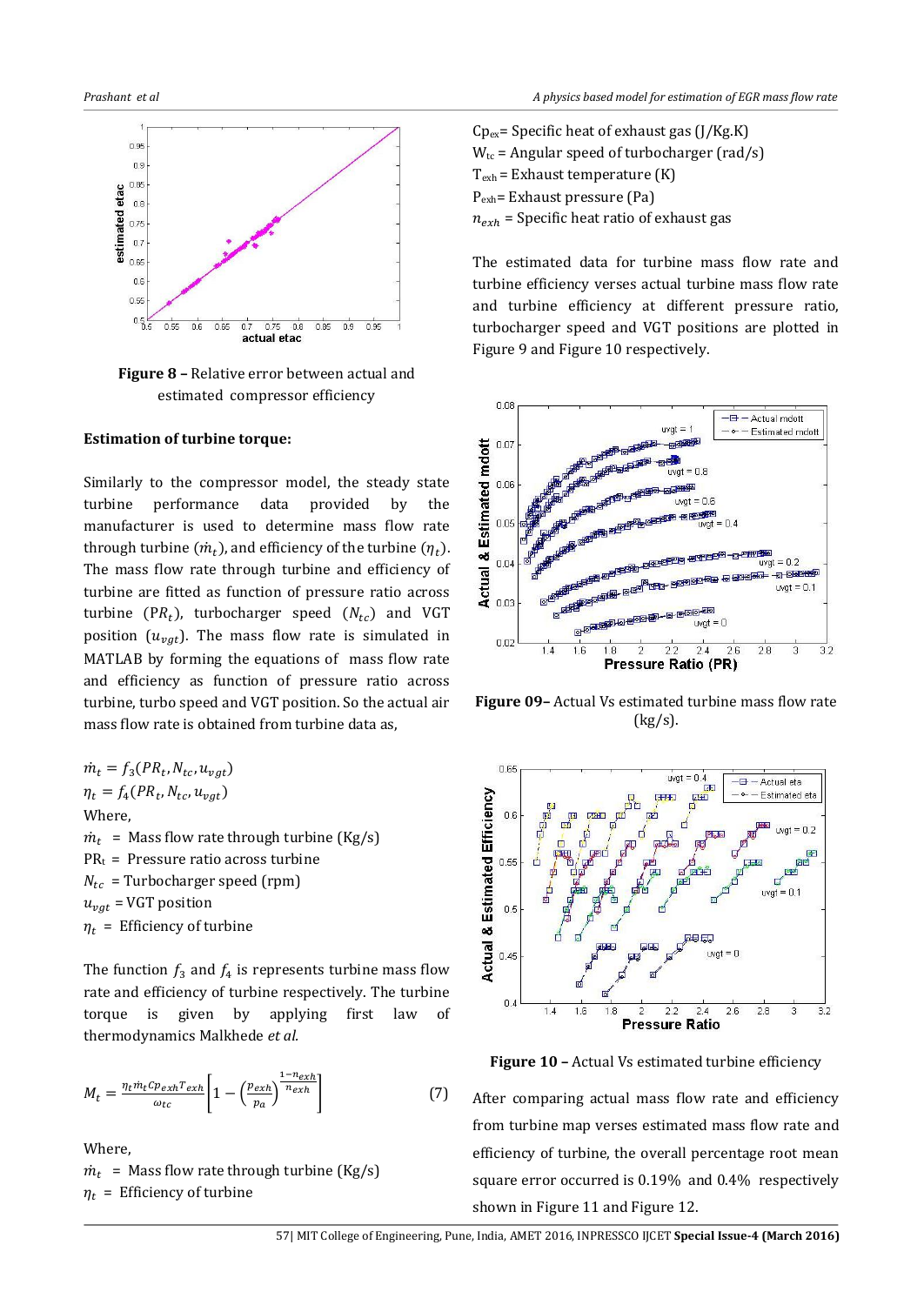

**Figure 11 –** Relative error between actual and estimated turbine mass flow rate (kg/s)



**Figure 12 –** Relative error between actual and estimated turbine efficiency

## **Intake manifold model**

The intake manifold is a small but important part of the engine. Engine models are often based on mass flow through the engine. The mass flow rate is important to engine performance since the amount of air inducted into the cylinders to a large extent governs the amount of fuel that can be burned and therefore power output. The intake manifold dynamics are presented by considering ideal gas equation and mass conservation principle. The dynamics is determined from filling and emptying method which gives pressure state equation given below by following equationAmmannet al.

$$
\frac{dP_{im}}{dt} = \frac{\gamma R}{V_{im}} (\dot{m}_{ic} T_{ic} + \dot{m}_{egr} T_{egr} - \dot{m}_{ie} T_{ie})
$$
(8)

Where, Pim = Intake manifold pressure (Pa)  $V_{\text{im}}$  = Intake manifold volume (m<sup>3</sup>)

 $\dot{m}_{ic}$ ,  $T_{ic}$  = Mass flow rate (Kg/s) and temperature after intercooler (K)

 $\dot{m}_{ear}$ ,  $T_{ear}$  = Mass flow rate (Kg/s) and temperature after egrcooler (K)

 $\dot{m}_{ie}$ ,  $T_{ie}$  = Mass flow rate (Kg/s) and temperature of air from intake manifold to engine (K)

 $R = 287$ ; Gas constant of air (J/Kg.K)

The mass flow rate from compressor is obtained from function  $f_1$  as discussed in compressor model. The intercooler is next to the compressor, so mass flow rate from intercooler is same as that of compressor. The mass flow rate through compressor is given by,

$$
\dot{m}_c = f_1(PR_c, N_{tc})
$$

The outlet temperature of compressor is given by assuming compression to be isentropic. And it is given by following Equation,

$$
T_c = T_a \left[ 1 + \frac{1}{\eta_c} \left( \left( PR_c \right)^{\frac{\gamma - 1}{\gamma}} - 1 \right) \right]
$$
 (9)

Where,

 $T_c$  = Compressor outlet temperature  $(K)$  $y =$ Ratio of specific heat of air

The outlet temperature of intercooler is modeled as heat exchanger. The outlet temperature of the intercooler is calculated using following Equation,

$$
T_{ic} = T_c (1 - \varepsilon_{ic}) + \varepsilon_{ic} T_a \tag{10}
$$

Where,

 $T_{ic}$  = Temperature after intercooler  $(K)$  $\varepsilon_{ic}$  = Effectiveness of intercooler = 0.55

The mass flow rate through EGR valve is obtained as discussed in previous EGR model. The outlet temperature of egrcooler is modeled as heat exchanger. The outlet temperature of egrcooler is calculated using following Equation,

$$
T_{egr} = T_{exh} \left( 1 - \varepsilon_{egrcooler} \right) + \varepsilon_{egrcooler} T_{cw}
$$
 (11)

Where,

Tegr = Egrcooler outlet temperature (K)

 $T_{exh}$  = Exhaust temperature  $(K)$  $T_{cw}$  = Cooling water temperature (K)

 $\varepsilon_{earcooler}$  = Effectiveness of egrcooler = 0.85

The mass flow rate from intake manifold to engine  $(m_{ie})$  is given by Speed-density equation. And it is given by following Equation,

$$
\dot{m}_{ie} = \eta_{\rm v} \times \frac{P_{im}}{RT_{ie}} \times V_D \times \frac{N_e}{120}
$$
\n(12)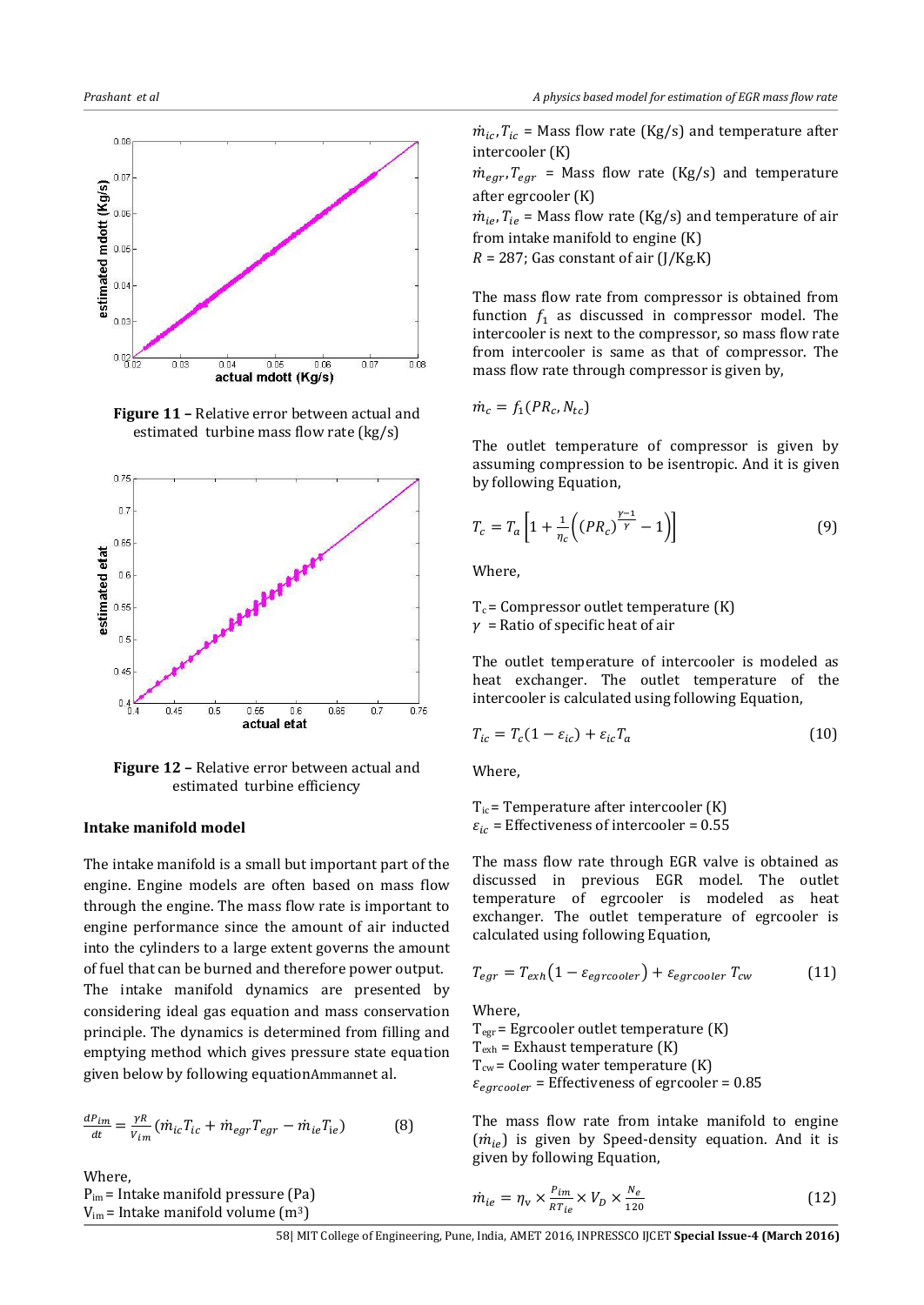Where,

*Prashant et al A physics based model for estimation of EGR mass flow rate* 

 $\dot{m}_{ie}$  = Mass flow rate from intake manifold to engine  $(Kg/s)$ 

 $\eta_v$  = Volumetric efficiency  $T_{ie}$  = Temperature in intake manifold  $(K)$  $N_e$  = Engine speed (rpm)  $V_D = (V_s \times n) =$  Engine displaced volume  $(m<sup>3</sup>)$  $V_S = ((\pi/4)D^2L)$  = Swept volume per cylinder (m<sup>3</sup>) D = Cylinder bore (mm)  $L =$  Stroke length  $(mm)$  $n = 4$ ; Number of cylinders

The volumetric efficiency  $(\eta_v)$ , is a measure of engine's ability to draw air into cylinders. The volumetric efficiency of engine is curve fitted as function of engine speed  $(N_e)$ . The estimated volumetric efficiency for a given engine speed is given by Equation,

$$
\eta_v = 0.935 + 0.355 \times 10^{-4} N_e - 1.01 \times 10^{-8} (N_e)^2
$$
 (13)

The intake manifold temperature  $(T_{ie})$ , is measured directly by using sensor mounted on intake manifold after EGR mixing point close to cylinder.

## **Exhaust manifold model**

The exhaust manifold dynamics is like the intake manifold dynamics considers ideal gas laws and law of conservation of masses Ammannet al. Thus the exhaust manifold dynamics is given by Equation,

$$
\frac{dP_{exh}}{dt} = \frac{n_{exh}R_{exh}}{V_{em}} (\dot{m}_{ee}T_{exh} - \dot{m}_{egr}T_{egr} - \dot{m}_t T_t)
$$
(14)

Where,

 $P_{exh}$  = Exhaust manifold pressure (Pa)

 $V_{exh}$  = Exhaust manifold volume (m<sup>3</sup>)

Rexh = 289.7; Exhaust Gas constant (J/Kg.K)

 $\dot{m}_{ee}$ ,  $T_{exh}$  = Mass flow rate (Kg/s) and temperature (K) after engine exhaust

 $\dot{m}_t$ ,  $T_t$  = Mass flow rate (Kg/s) and temperature (K) after turbine outlet

 $n_{exh}$  = Polytropic index for exhaust gas

The mass flow rate from engine exhaust manifold  $(\dot{m}_{ee})$ , is determined as sum of mass flow rate of air  $(m_{ie})$  and mass flow rate of fuel  $(m_f)$  that take part in the combustion. The mass flow rate of fuel can measured directly by fuel consumption meter and mass flow rate of air from intake manifold to engine is given by using speed density equation as discussed before. Thus mass flow rate from engine exhaust manifold is given by Equation,

$$
\dot{m}_{ee} = \dot{m}_{ie} + \dot{m}_f \tag{15}
$$

The mass flow rate through egr valve  $(\dot{m}_{eqr})$  and temperature after egrcooler  $(T_{\text{ear}})$  is same as discussed in previous EGR model and intake manifold model respectively. And the temperature in intake manifold  $(T_{ie})$  is measured directly by using sensor mounted on intake manifold after egr mixing. The mass flow rate through turbine  $(\dot{m}_t)$  is given by function  $f_3$  as discussed in previous section. The mass flow rate through turbine is given by,

$$
\dot{m}_t = f_3(PR_t, N_{tc}, u_{vgt})
$$

The outlet temperature of turbine is determined by assuming expansion over turbine is isentropic. Thus the outlet temperature of turbine is given by Equation,Ammannet al.

$$
T_t = T_{exh} - T_{exh} \eta_t \left[ 1 - \left( PR_t \right)^{\left( \frac{1 - n_{exh}}{n_{exh}} \right)} \right]
$$
(16)

Where,

 $T_t$  = Turbine outlet temperature (K)  $T_{exh}$  = Exhaust temperature (K)  $PR_t$  = Pressure ratio across turbine  $\eta_t$  = Turbine efficiency  $n<sub>exh</sub>$  = Polytropic index for exhaust gas

#### **Exhaust manifold temperature model:**

The exhaust temperature is the summation of inlet air temperature and temperature rise in engine. Heat transfer from exhaust manifold is not considered.

$$
T_{exh} = T_{ie} + \Delta T_e \tag{17}
$$

Where,

 $T_{ie}$  = Temperature of incoming air (K)  $\Delta T_e$  = Temperature rise in engine

Engine temperature rise is considered to be largely a function of air fuel ratio. Horlock et al have given variation of engine temperature rise with A/F ratio. The expression is valid for range if air-fuel ratio of 15 and higher. So the expression of temperature in engine is given by following equation,

$$
\Delta T_e = Exp \left[ 7.57 - 7.11 \, 10^{-2} \left( \frac{A}{F} \right) + 5.55 \, 10^{-4} \left( \frac{A}{F} \right)^2 \right] \tag{18}
$$

Where,

 $A/F = Air to fuel ratio$ 

The all coupled model, considering variable geometry turbocharger model, intake and exhaust manifold model and exhaust temperature model, estimating the mass flow rate of EGR, through EGR valve modeled in SIMULINK is given Figure 13.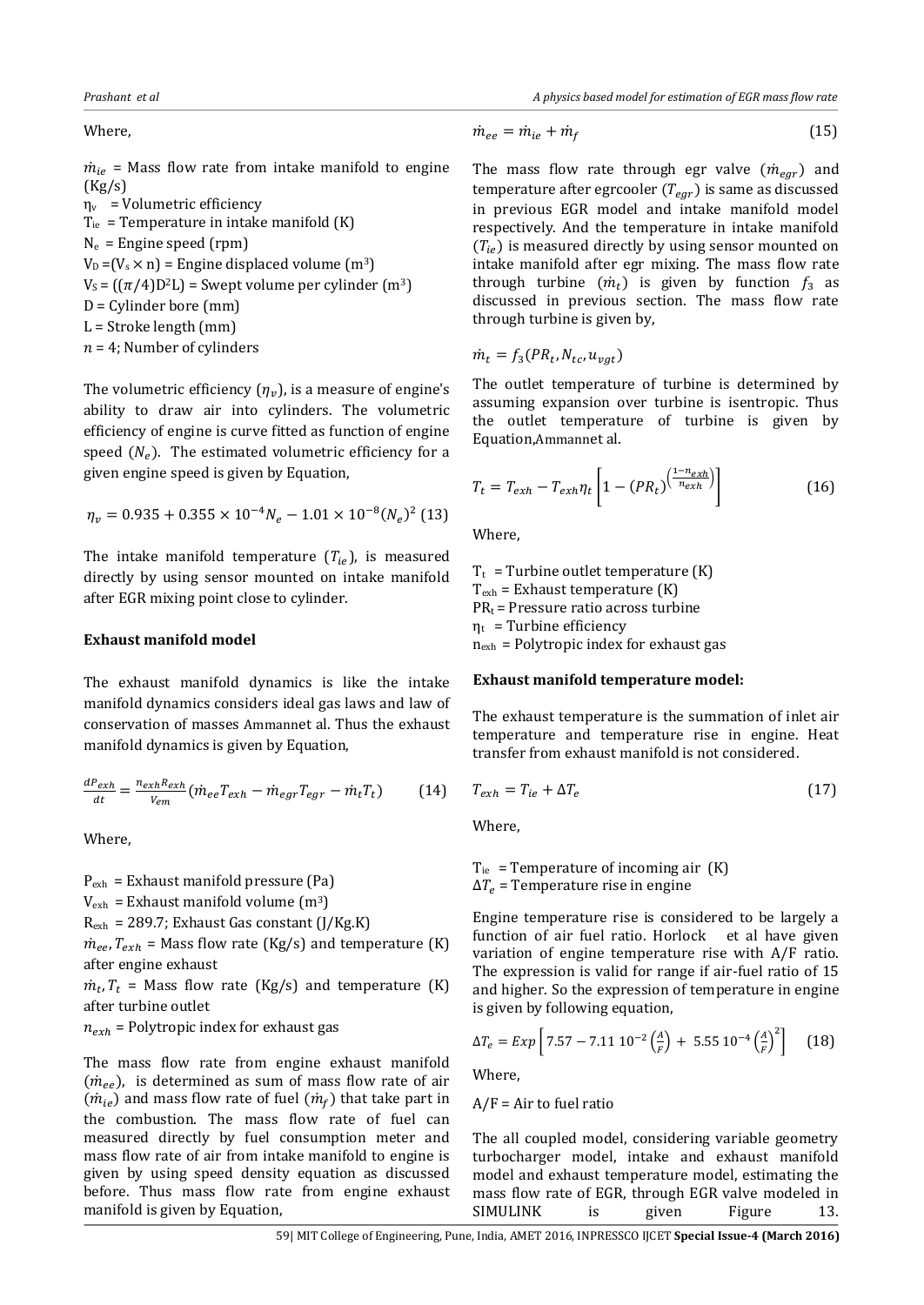

**Figure 13 –** Simulink model for EGR mass flow rate.

## **4. Result and discussion**

The results of turbocharged diesel engine model developed are discussed in this chapter. The results of model are made using MATLABTM/SIMULINKTM are discussed in section. MATLAB is high performance language for technical computing, integrates computation, visualization and programming in easy to use environment. Simulink has become most widely used software package in academic and industry for modeling and simulating dynamic systems. Simulation is carried out using ode 45 solver. Engine data which is used for simulation is given by manufacturer. The model is used to estimate EGR mass flow rate for turbocharged diesel engine. The overall model has five inputs i.e.. engine speed, fuel supply rate, intake manifold temperature, VGT position in percent and EGR valve opening in percent.

The testing is carried out at different loading condition i.e.. from 10 to 80%. At particular constant load, engine speed is varied and corresponding fuel flow rate, intake manifold temperature and VGT position are measured. The same procedure is carried out at different loading condition.

Subsystem models, which are coupled together to formulate the overall turbocharged diesel engine model to estimate EGR mass flow rate is very complex and highly nonlinear. The effect of input on output is not straight forward. For this investigation, we have used the different loading condition and engine speed is varied step by step. The corresponding fuel supply rate, intake manifold temperature VGT position are measured from control panel. Figures 24 to 26 show the time histories of varies states. The inputs used are shown in each graph for reference. Simulation is allowed to run from 0 to 250 seconds. Brief discussion based on simulation results are given below.

## **For 20% Loading**

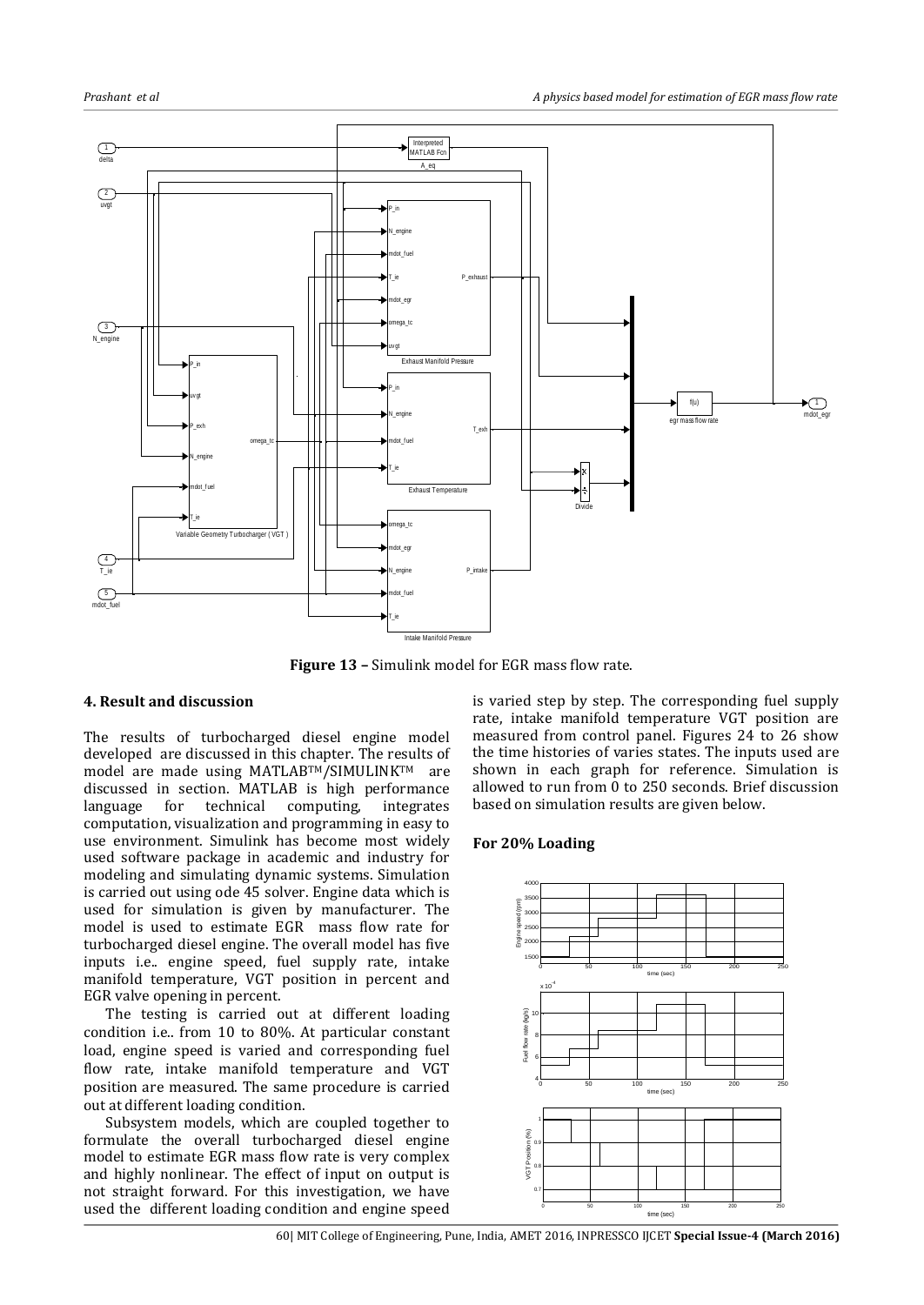

**Figure 14 –** At 20% loading effect of variation of engine speed on EGR mass flow rate

# **For 50% loading**









# **For 80% loading**